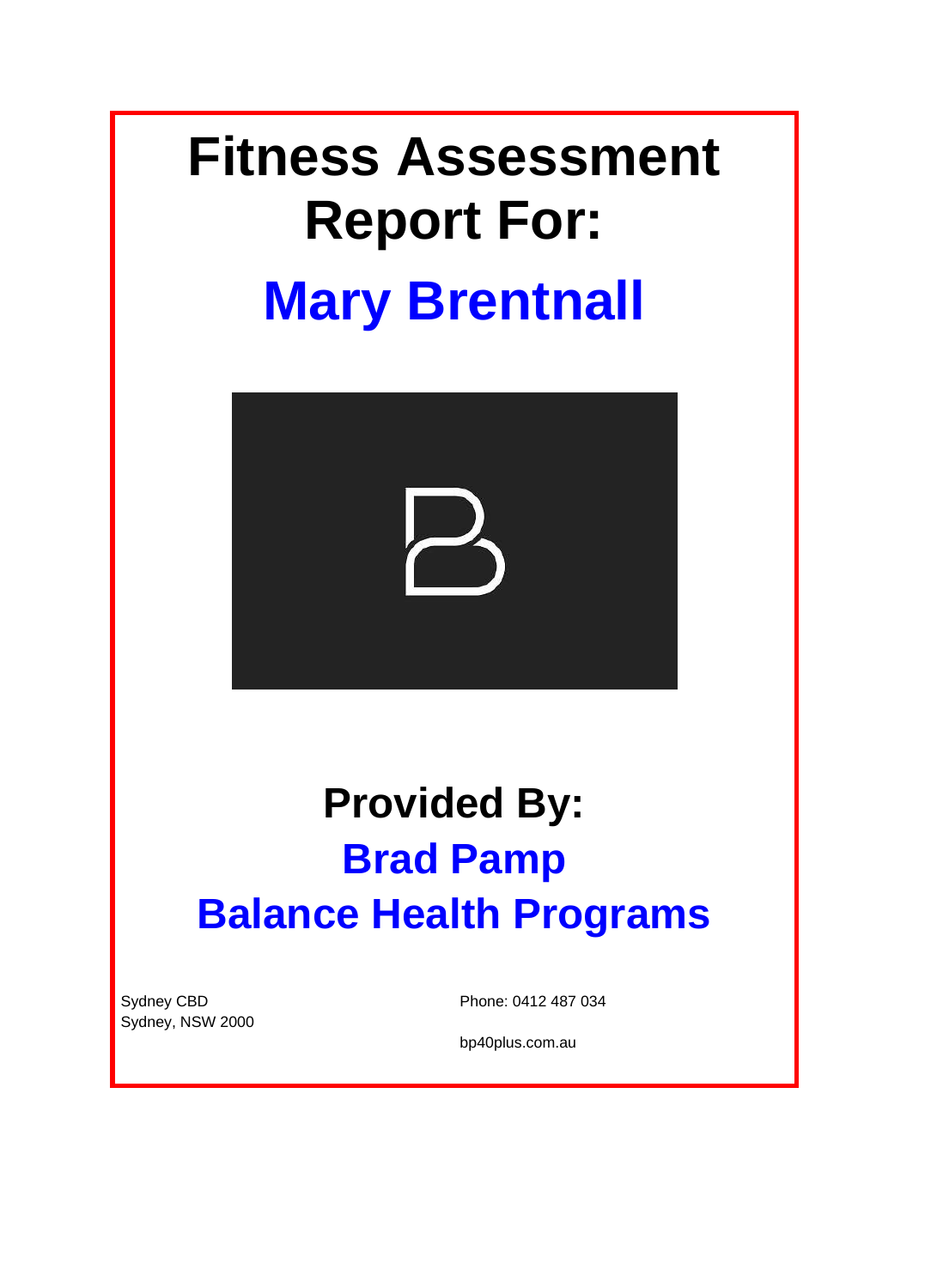# **Lung Capacity Test**



**Client Name:** Mary Brentnall **Client Id:** 63

**Description:** This is an introductory forced volume lung function test. It is an indication of your lung health. Healthy lungs are usually, both, strong and flexible. This test can provide an indication of poor lung health, which, should be further assessed by your Physician. Generally, the larger the capacity (relative to shape, age, and sex), in litres, the better. Regular appropriate exercise can develop and maintain good lung health.

A result lower than typical values can be a sign of potential ill-health and possible sub-optimal athletic potential.

Body size and shape can influence results.

HEALTHY MALE LUNG CAPACITY -> 3.3 - 5+ litres

#### HEALTHY FEMALE LUNG CAPACITY -> 1.5 - 2.5+ litres

|                     | 7/04/2018 | 17/06/2018 | 21/10/2018 |                         |
|---------------------|-----------|------------|------------|-------------------------|
| <b>Test Result:</b> | 18        | 2.4        | 2.3        | VO <sub>2</sub>         |
| <b>Test Goal:</b>   | 25        | 2.5        | 2.5        | VO <sub>2</sub>         |
| <b>Test Norm:</b>   | ્ર        | 3          | 3          | VO2                     |
|                     |           |            |            | <b>Test Information</b> |



### **Results Relative to the General Population (Higher is better)**



### **Result Relative to Goal (Higher is better)**



#### **Summary:**

Your result indicates you are below general averages.

It could be in your interest to consider comfortable and guided exercise.

Should you have any respiratory concerns, I strongly recommend you visit your Doctor immediately.

### **Provided By:** Brad Pamp

Consult a qualified health professional before starting any exercise and/or nutrition program. Balance Health Programs Except as to user supplied materials, Copyright 1995-2015 BioEx Systems, Inc.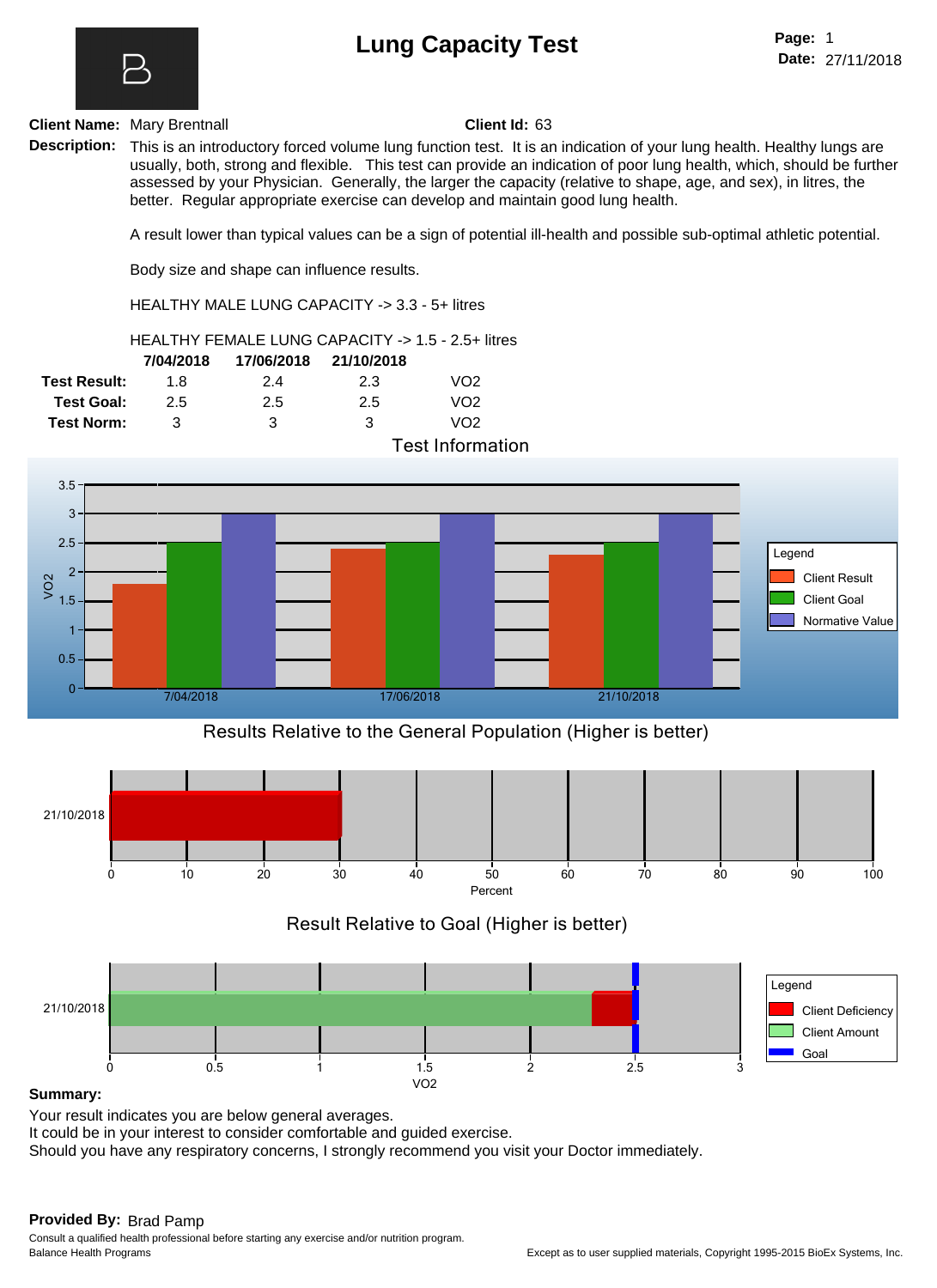

## **Resting Heart Rate Test**

#### **Client Name:** Mary Brentnall **Client Id:** 63

**Description:** Your Resting Heart Rate represented in beats per minute, via, both; a Garmin Heart Rate Monitor and Blood Pressure Unit can offer another reference relative to your cardiovascular and collective good health. Despite many lifestyle factors influencing your immediate RHR, e.g., time of day, temperature, and emotional stressors, a system under stress is commonly represented by a 'higher' than normal HR. Generally, the lower your RHR, the better.

#### RHR RANGES

<50 – Excellent, Athletic 51 -70 – Very Healthy 71- 85 – Good, Normal 85 – 95 – Higher, than normal 95+ - Considered high and worth addressing **7/04/2018 17/06/2018 21/10/2018**

|                     |        |    |    | Taat lafarmatii   |
|---------------------|--------|----|----|-------------------|
| <b>Test Norm:</b>   | $\sim$ | -  | -  | <b>Heart Rate</b> |
| <b>Test Goal:</b>   | 80.    | 80 | 80 | <b>Heart Rate</b> |
| <b>Test Result:</b> | 96.    | 83 | 91 | <b>Heart Rate</b> |
|                     |        |    |    |                   |

#### **Test Information**



#### **Result Relative to Goal (Lower is better)**



#### **Summary:**

Your higher than the average result is worth considering. Your higher reading could represent physical or emotional stress. It's worth assessing your RHR regularly. Regular and appropriate exercise can lower your RHR.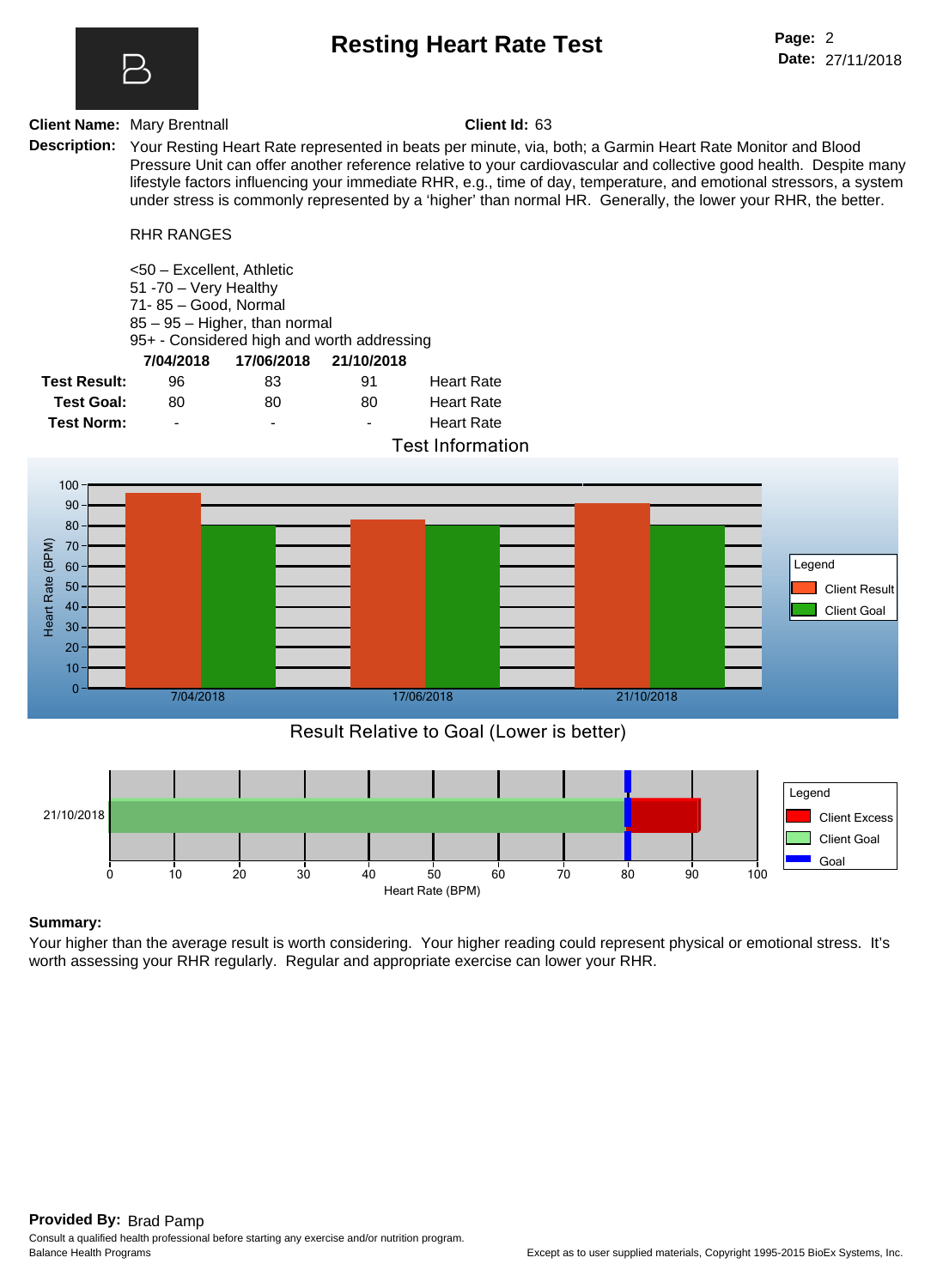

## **A1C Blood Glucose Test**

#### **Client Name:** Mary Brentnall **Client Id:** 63

**Description:** The A1C test result reflects your average blood sugar level for the past two to three months. Specifically, the A1C test measures what percentage of your hemoglobin — a protein in red blood cells that carries oxygen — is coated with sugar (glycated).

> While the A1C test is linked with diabetics, it also indicates the volume of unnecessary carbohydrates in one's diet, and, more so how little it used for daily activity. Higher A1C results make it hard to burn and favour stored fat as a fuel source.

| $4.0 - 5.0$ Ideal |                                           |
|-------------------|-------------------------------------------|
|                   | $F_1 \subseteq F_2 \cap M_2$ orth monitor |

5.1 – 6.0 Worth monitoring

6.0 – 7+ Worth consulting your Doctor

|                     | 7/04/2018 | 17/06/2018               | 21/10/2018     |       |
|---------------------|-----------|--------------------------|----------------|-------|
| <b>Test Result:</b> | 6.6       | 6.1                      | 6.4            | mq/dL |
| <b>Test Goal:</b>   | 4.5       | 4.5                      | 4.5            | mg/dL |
| Test Norm:          | -         | $\overline{\phantom{a}}$ | $\blacksquare$ | mg/dL |

**Test Information**



### **Result Relative to Goal (Higher is better)**



#### **Summary:**

Your A1C reading is considered healthy, and, it is most likely youre giving yourself the opportunity of burning stored fat as your preferred fuel source.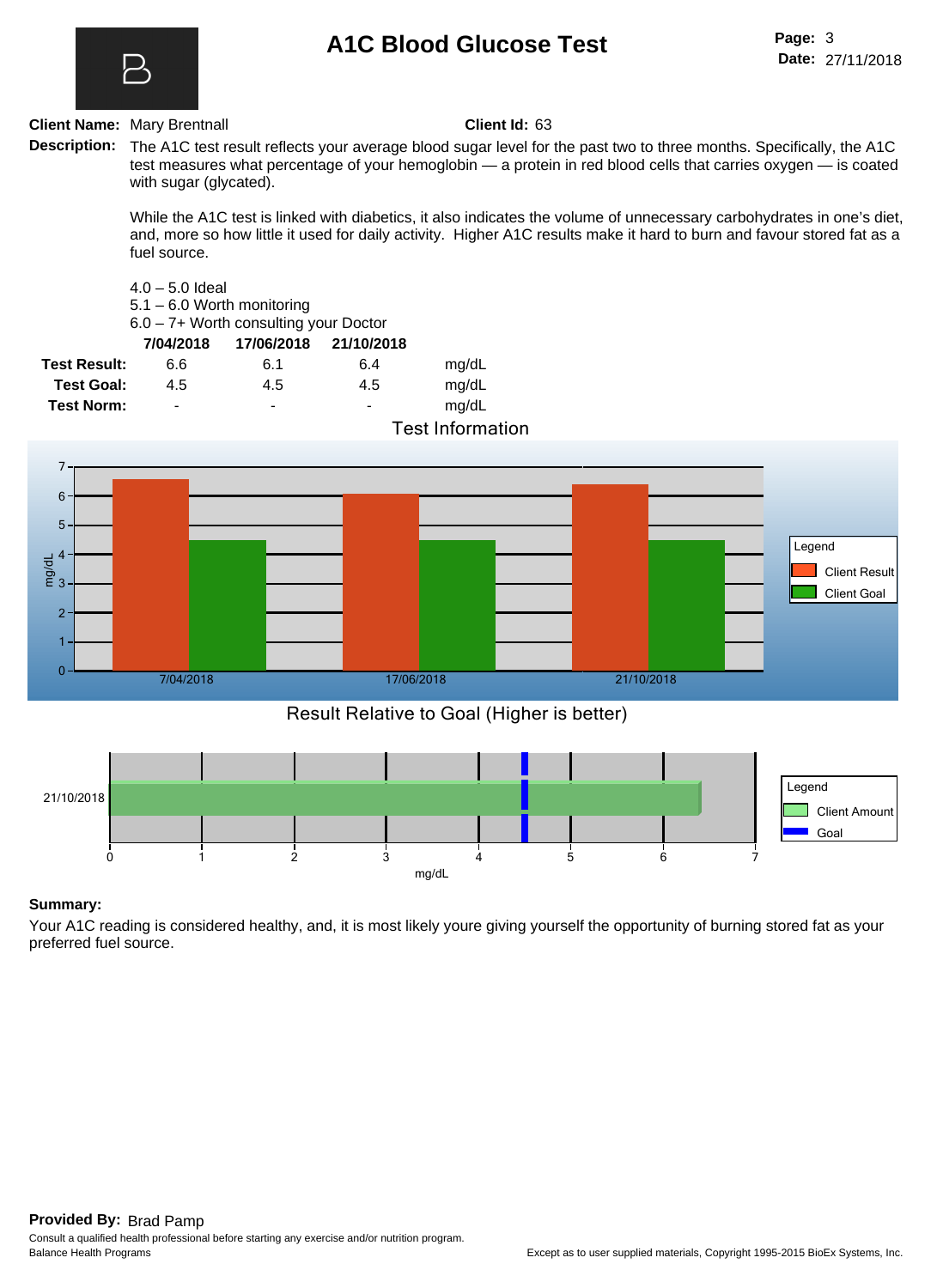# **Pulse Oximetry Test**

#### **Client Name:** Mary Brentnall **Client Id:** 63

**Description:** Pulse oximetry is a noninvasive and painless test that measures your oxygen saturation level, or the oxygen levels in your blood. It can rapidly detect even small changes in how efficiently oxygen is being carried to the extremities furthest from the heart, including the legs and the arms.



**Result Relative to Goal (Higher is better)**



#### **Summary:**

It could be well worth increasing exercise.